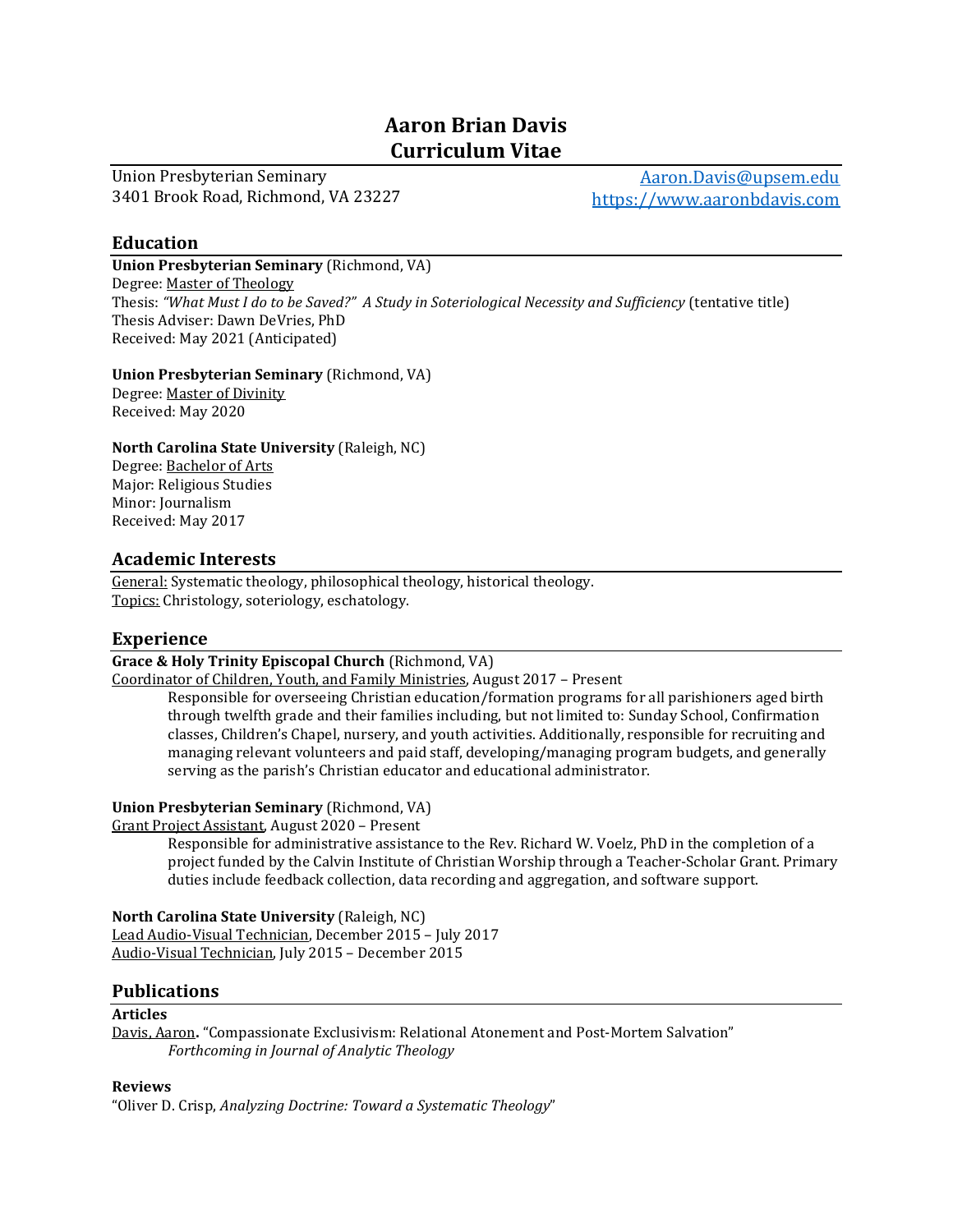#### Forthcoming in Anglican Theological Review

"Eleonore Stump, Atonement." McMaster Journal of Theology & Ministry 21 (2019-2020): R31-36.

#### In Progress

Davis, Aaron. "Hypertime and Relational Soteriology: Further Applying a Novel Proposal."

Davis, Aaron. "'Draw Me After You:' Toward an Erotic Theosis."

#### Presentations

Davis, Aaron. "The Moderated Ecumenical Interpretation: A Mashup Account of the Atonement." Paper presentation at the Annual Meeting of the Southeastern Commission for the Study of Religion, Florida State University, online due to COVID-19, March 12-14, 2020.

Davis, Aaron. "No Longer through a Glass Dimly: Conciliar Orthodoxy and Foundational Propositional Knowledge." Paper presentation at the Christ Among the Disciplines Conference, online due to COVID-19, November 18-25, 2020.

Davis, Aaron. "'Draw Me After You:' Toward an Erotic Theosis." Paper Presentation at the Annual Meeting of the American Academy of Religion, online due to COVID-19, November 29-Devember 10, 2020.

Davis, Aaron. "Loving Self, Neighbor, and God: A Hybrid Approach to Mission and Relationality." Lightning Talk at the Annual Meeting of the American Society of Missiology, St. Mary's College, Notre Dame, IN, June 19- 21, 2020.

Cancelled due to COVID-19 outbreak

Davis, Aaron. "Making Our Selves: Flourishing through Narrative and Fellowship." Paper presentation at the Annual Meeting of the Mid-Atlantic Region of the American Academy of Religion, Princeton Theological Seminary, Princeton, NJ, March 9-10, 2020.

Cancelled due to COVID-19 outbreak

Davis, Aaron. "Orthodoxy and Family: Addressing Cultural Change Contra-Dreher." Paper presentation at the Annual Meeting of the Southeastern Commission for the Study of Religion, University of Georgia, Athens, GA, February 28-March 1, 2020.

Davis, Aaron. "Compassionate Exclusivism: Toward a Broader Soteriology through the Relationality of Grace." Paper presentation at the Annual Meeting of the American Academy of Religion, San Diego, CA, November 23-26, 2019.

### Honors and Awards

Union Presbyterian Seminary (Richmond, VA) Master of Theology Merit Scholarship, September 2020 – Present Wade and Lou Boggs Scholarship for Excellence in Christian Theology, April 2019 Ida, Susan, Matilda, and Joseph Chesnutt Merit Scholarship, August 2017 – May 2020

# Professional and Community Service

American Academy of Religion – Southeast Region Co-Chair of the Constructive Theologies Section, February 2020 – Present

#### Society of Christian Philosophers

Member of the Eastern Region Committee, January 2021 – Present